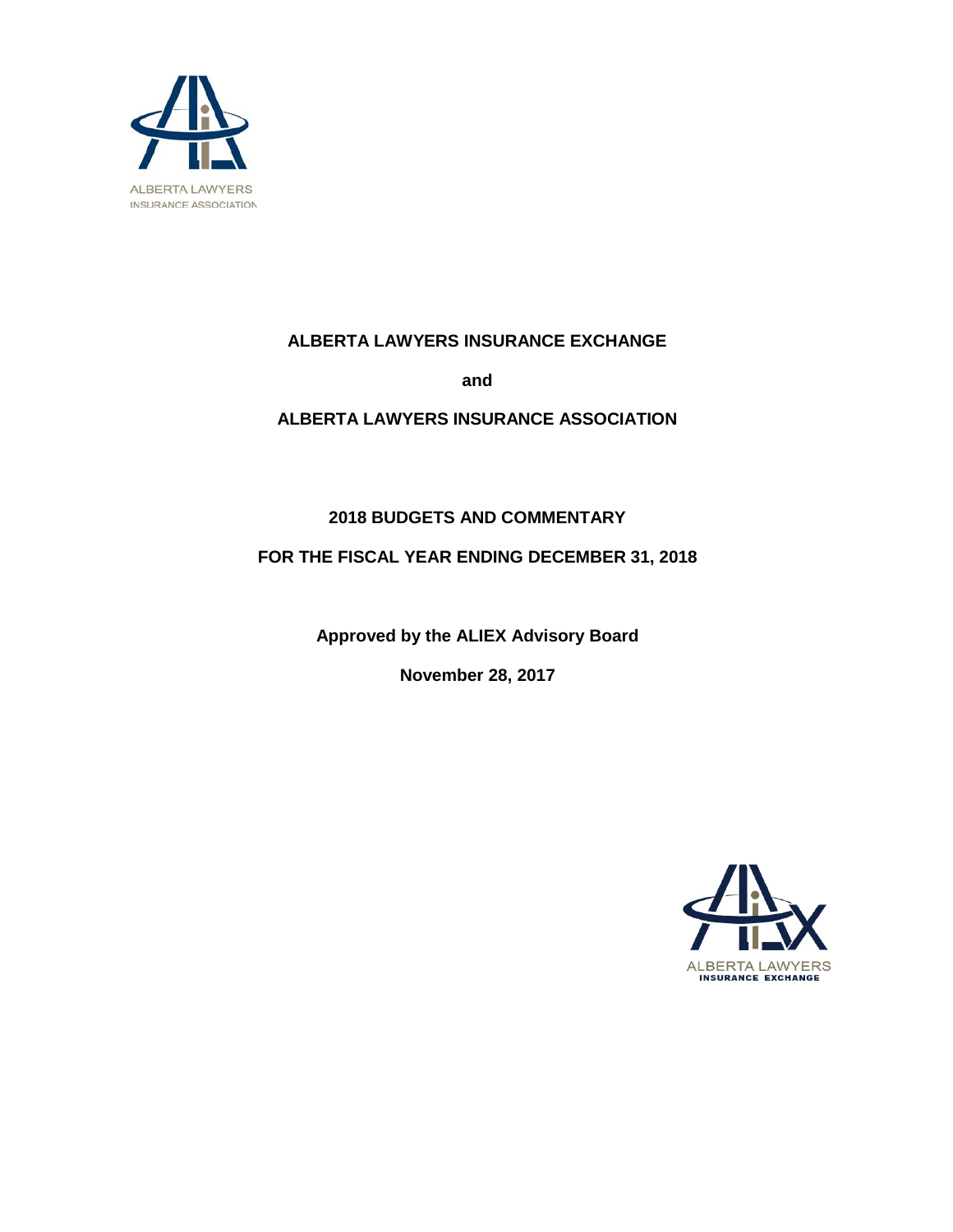# **CONTENTS**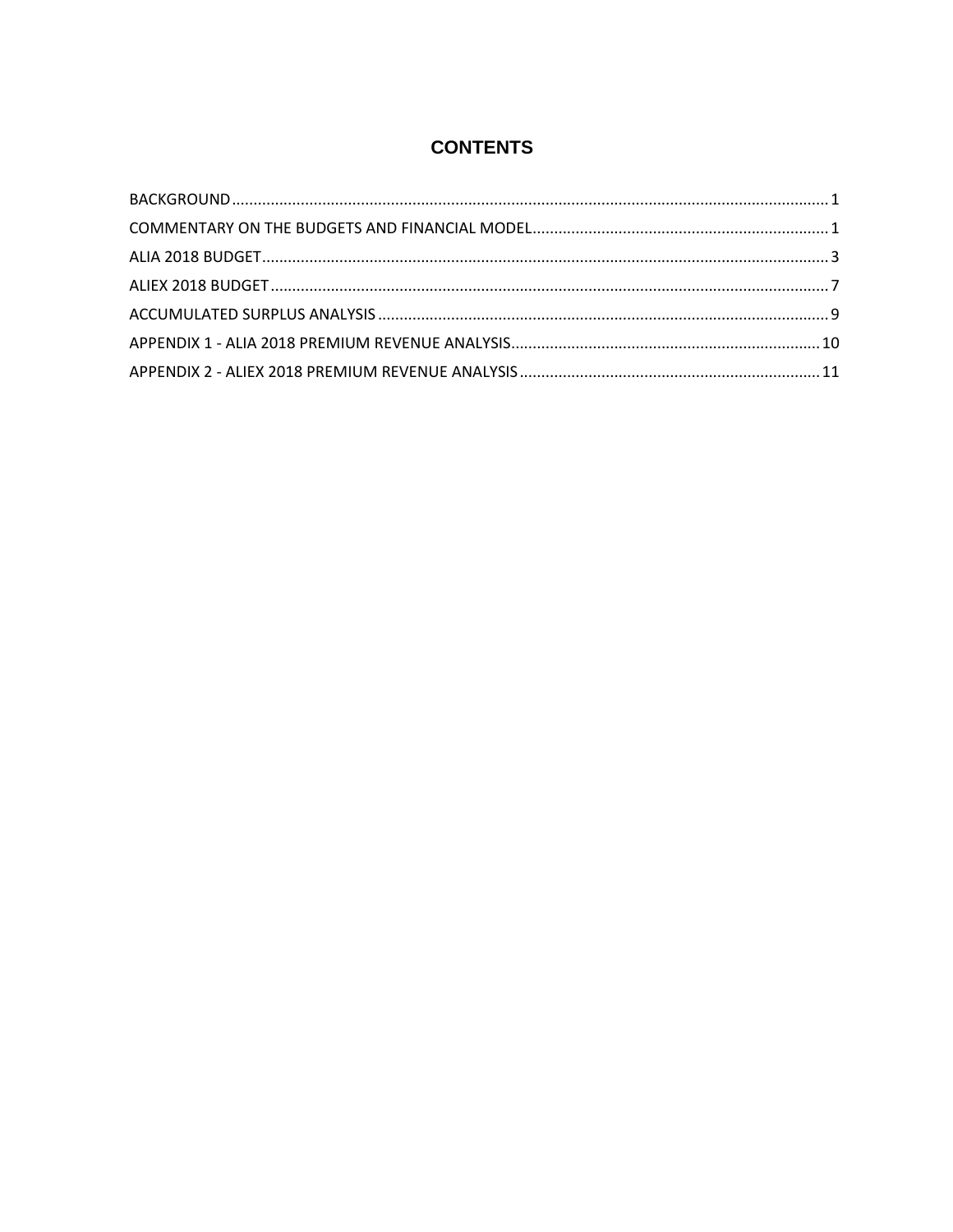## <span id="page-2-0"></span>**BACKGROUND**

The *Legal Profession Act* requires the Law Society of Alberta to establish and maintain an insurance program for lawyers. Generally, every Alberta lawyer in private practice must purchase a base level of professional liability insurance coverage, with the purchase of excess coverage being voluntary.

In 1988, the Law Society of Alberta established a subsidiary corporation, Alberta Lawyers Insurance Association ("ALIA"), to manage the professional liability insurance program for insured Alberta lawyers. ALIA handles all claims against Alberta lawyers. It provides protection to those lawyers and compensation to members of the public who have suffered insured losses due to the actions of insured lawyers. ALIA operates as a separate financial entity.

In 2014, Alberta Lawyers Insurance Exchange ("ALIEX") was established and licensed by the Superintendent of Insurance (Alberta) as an insurance reciprocal. ALIEX provides lawyers professional liability ("Part A") and trust safety ("Part B") insurance, funding claims in excess of the ALIA's \$500,000 group deductible. ALIA purchases reinsurance and excess insurance to provide additional protection.

With ALIEX in place, effective July 1, 2014, ALIA withdrew as a subscriber from the Canadian Lawyers Insurance Association ("CLIA"), a reciprocal insurance exchange that provides professional liability insurance for practicing lawyers in some other provinces and territories. Claims pre-July 1, 2014 continue to be run off under the CLIA reciprocal. ALIA remains a subscriber to CLIA for the purposes of the voluntary excess insurance program.

An insurance reciprocal is not a legal entity and requires a principal attorney to act on its behalf. ALIA acts as the principal attorney for ALIEX and manages ALIEX pursuant to a Management Agreement. The Superintendent of Insurance regulates reciprocals as if they were provincial companies and requires the operations of the reciprocal to be overseen by an Advisory Board which must conduct itself as if it were a corporate board.

Despite the interconnection between the operations and strategic plans of ALIA and ALIEX, separate budgets are prepared, as set out in the pages that follow.

## <span id="page-2-1"></span>**COMMENTARY ON THE BUDGETS AND FINANCIAL MODEL**

In keeping with standard practice, the ALIA and ALIEX budgets are broken out into revenue and expenses. Although budget forecasts are necessarily speculative, there are particular challenges in preparing a budget where the major contributing revenues and expenses will, of necessity, remain undetermined for many months. ALIA/ALIEX's major sources of revenue are its investment income and, more significantly, the premiums received by ALIA/ALIEX for both Part A and Part B which will not be determined until the spring of 2018, when the actuary's report is received. Similarly, the losses and expenses that will have to be paid by ALIEX for both Part A and Part B are being estimated more than a year in advance.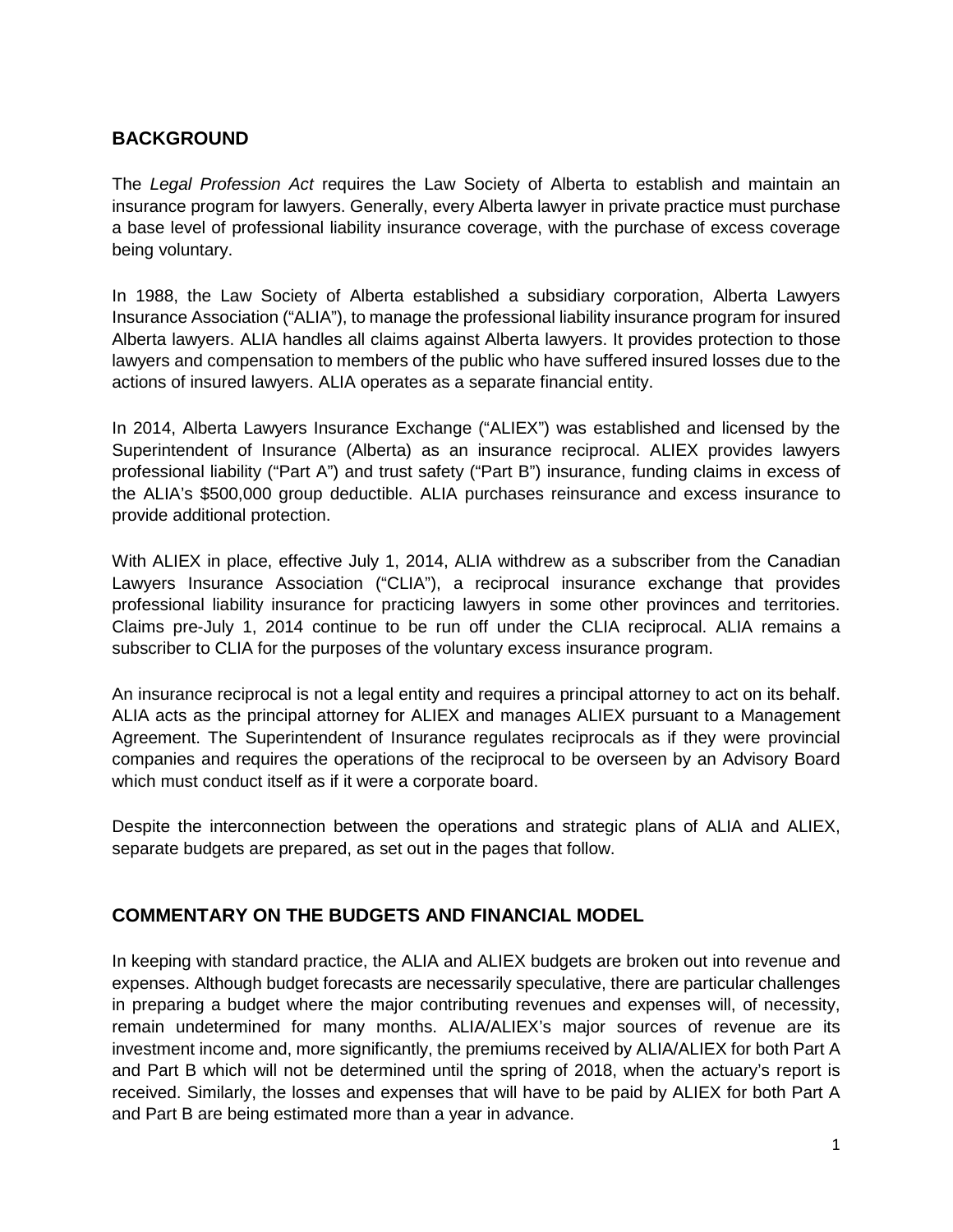Further, given the lack of history in the operation of ALIEX and its ongoing growth and evolution, reliance on previous experience may not significantly enhance the forecasts.

Accordingly, the figures used in the budgets for the significant line items may be seen as "placeholders" that are based on the best information available at this time, as set out in the detailed commentary below.

The following pages provide the respective 2018 budgets for ALIA and ALIEX accompanied by explanations of the elements of each budget.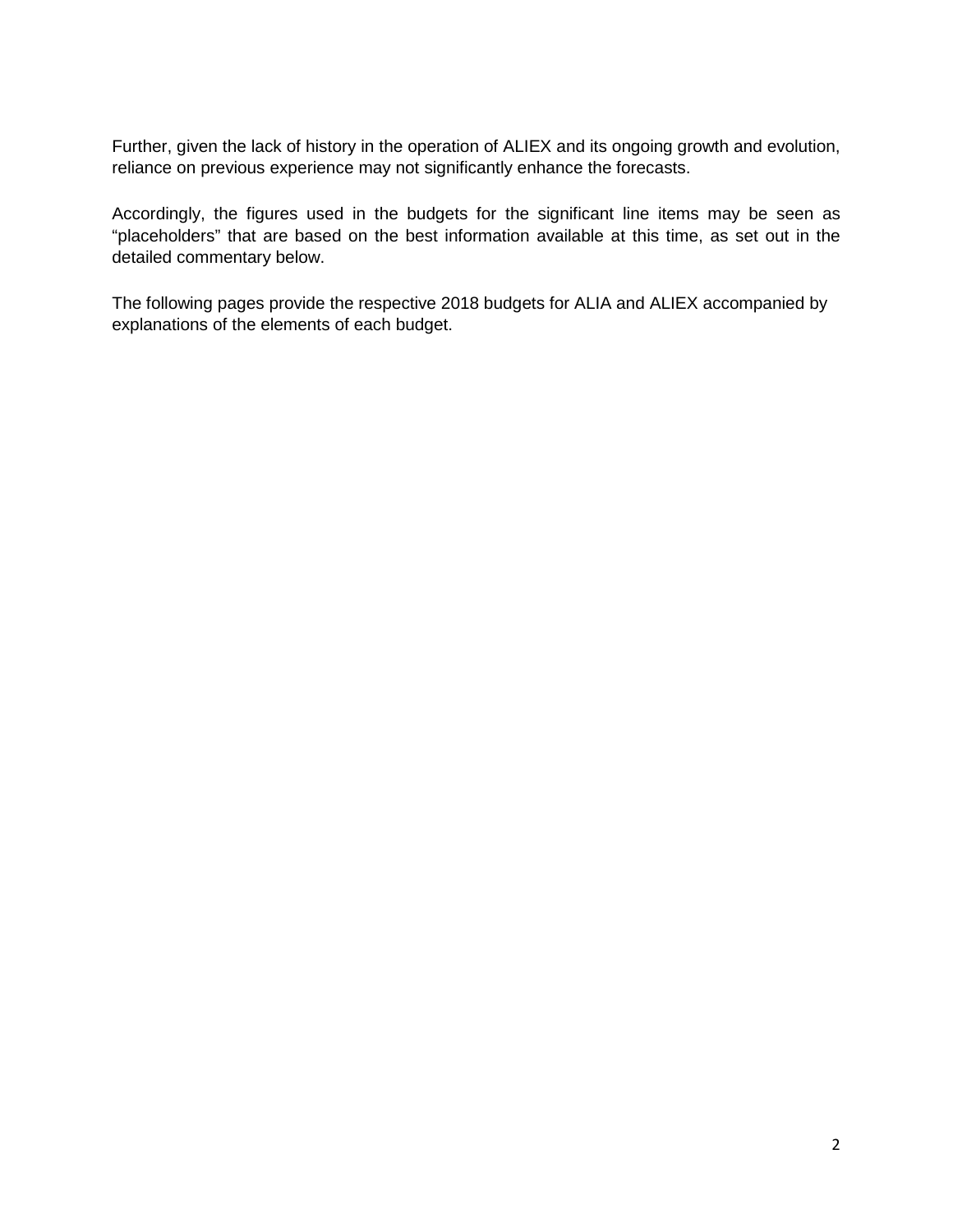## <span id="page-4-0"></span>**ALIA 2018 BUDGET**

| Revenue<br>28,472,000<br>Premium - Professional liability<br>\$<br>Premium - Trust safety<br>3,517,000<br>Premium ceded - Professional liability<br>(744,000)<br>Premium ceded - Trust safety<br>(362, 800)<br>30,882,200<br>Net premium<br>Investment income<br>6,370,000<br>Unrealized gain (loss) on Investments<br>Management Fee - ALIEX<br>472,600<br>Voluntary Excess Admin Fee<br>135,000<br>37,859,800<br><b>Expenses</b><br>Provision for claims and related costs - Professional liability<br>19,000,000<br>Provision for claims and related costs - Trust safety<br>1,200,000<br>Premium paid to ALIEX - Professional liability<br>4,884,000<br>Premium paid to ALIEX - Trust safety<br>631,000<br>Salaries and benefits<br>3,115,300<br>Management fee - LSA<br>3,696,000<br><b>CLIA</b> retroassessment<br>635,500<br>600,000<br>Provision for input tax credits<br>557,000<br>Contractors<br>Investment fees<br>290,000<br>Bank and credit card charges<br>392,000<br>Professional fees<br>451,500<br>130,000<br><b>Risk Management</b><br>Administration<br>170,500<br>CLIA Wind Up<br>Amortization | \$ 25,881,000<br>\$ 23,832,000<br>3,360,000<br>3,272,000<br>(767, 250)<br>(767, 250) |                 |                 |
|---------------------------------------------------------------------------------------------------------------------------------------------------------------------------------------------------------------------------------------------------------------------------------------------------------------------------------------------------------------------------------------------------------------------------------------------------------------------------------------------------------------------------------------------------------------------------------------------------------------------------------------------------------------------------------------------------------------------------------------------------------------------------------------------------------------------------------------------------------------------------------------------------------------------------------------------------------------------------------------------------------------------------------------------------------------------------------------------------------------------|--------------------------------------------------------------------------------------|-----------------|-----------------|
|                                                                                                                                                                                                                                                                                                                                                                                                                                                                                                                                                                                                                                                                                                                                                                                                                                                                                                                                                                                                                                                                                                                     |                                                                                      |                 |                 |
|                                                                                                                                                                                                                                                                                                                                                                                                                                                                                                                                                                                                                                                                                                                                                                                                                                                                                                                                                                                                                                                                                                                     |                                                                                      | \$<br>4,640,000 | \$<br>2,049,000 |
|                                                                                                                                                                                                                                                                                                                                                                                                                                                                                                                                                                                                                                                                                                                                                                                                                                                                                                                                                                                                                                                                                                                     |                                                                                      | 245,000         | 88,000          |
|                                                                                                                                                                                                                                                                                                                                                                                                                                                                                                                                                                                                                                                                                                                                                                                                                                                                                                                                                                                                                                                                                                                     |                                                                                      | 23,250          |                 |
|                                                                                                                                                                                                                                                                                                                                                                                                                                                                                                                                                                                                                                                                                                                                                                                                                                                                                                                                                                                                                                                                                                                     | (374, 200)<br>(385, 150)                                                             | 22,350          | 10,950          |
|                                                                                                                                                                                                                                                                                                                                                                                                                                                                                                                                                                                                                                                                                                                                                                                                                                                                                                                                                                                                                                                                                                                     | 25,951,600<br>28,099,550                                                             | 4,930,600       | 2,147,950       |
|                                                                                                                                                                                                                                                                                                                                                                                                                                                                                                                                                                                                                                                                                                                                                                                                                                                                                                                                                                                                                                                                                                                     | 6,350,000<br>6,800,000                                                               | (430,000)       | (450,000)       |
|                                                                                                                                                                                                                                                                                                                                                                                                                                                                                                                                                                                                                                                                                                                                                                                                                                                                                                                                                                                                                                                                                                                     | 1,000,000                                                                            |                 | 1,000,000       |
|                                                                                                                                                                                                                                                                                                                                                                                                                                                                                                                                                                                                                                                                                                                                                                                                                                                                                                                                                                                                                                                                                                                     | 308,000<br>308,000                                                                   | 164,600         |                 |
|                                                                                                                                                                                                                                                                                                                                                                                                                                                                                                                                                                                                                                                                                                                                                                                                                                                                                                                                                                                                                                                                                                                     | 132,000<br>140,000                                                                   | (5,000)         | (8,000)         |
|                                                                                                                                                                                                                                                                                                                                                                                                                                                                                                                                                                                                                                                                                                                                                                                                                                                                                                                                                                                                                                                                                                                     | 35,889,550<br>33,199,600                                                             | 4,660,200       | 2,689,950       |
|                                                                                                                                                                                                                                                                                                                                                                                                                                                                                                                                                                                                                                                                                                                                                                                                                                                                                                                                                                                                                                                                                                                     |                                                                                      |                 |                 |
|                                                                                                                                                                                                                                                                                                                                                                                                                                                                                                                                                                                                                                                                                                                                                                                                                                                                                                                                                                                                                                                                                                                     | 18,000,000<br>18,000,000                                                             | 1,000,000       |                 |
|                                                                                                                                                                                                                                                                                                                                                                                                                                                                                                                                                                                                                                                                                                                                                                                                                                                                                                                                                                                                                                                                                                                     | 1,850,000<br>1,850,000                                                               | (650,000)       |                 |
|                                                                                                                                                                                                                                                                                                                                                                                                                                                                                                                                                                                                                                                                                                                                                                                                                                                                                                                                                                                                                                                                                                                     | 4,200,000<br>3,600,000                                                               | 1,284,000       | 600,000         |
|                                                                                                                                                                                                                                                                                                                                                                                                                                                                                                                                                                                                                                                                                                                                                                                                                                                                                                                                                                                                                                                                                                                     | 500,000<br>560,000                                                                   | 131,000         | 60,000          |
|                                                                                                                                                                                                                                                                                                                                                                                                                                                                                                                                                                                                                                                                                                                                                                                                                                                                                                                                                                                                                                                                                                                     | 2,564,000<br>2,398,600                                                               | 551,300         | (165, 400)      |
|                                                                                                                                                                                                                                                                                                                                                                                                                                                                                                                                                                                                                                                                                                                                                                                                                                                                                                                                                                                                                                                                                                                     | 3,348,000<br>3,341,000                                                               | 348,000         | (7,000)         |
|                                                                                                                                                                                                                                                                                                                                                                                                                                                                                                                                                                                                                                                                                                                                                                                                                                                                                                                                                                                                                                                                                                                     | 635,500<br>635,500                                                                   |                 |                 |
|                                                                                                                                                                                                                                                                                                                                                                                                                                                                                                                                                                                                                                                                                                                                                                                                                                                                                                                                                                                                                                                                                                                     | 600,000<br>600,000                                                                   |                 |                 |
|                                                                                                                                                                                                                                                                                                                                                                                                                                                                                                                                                                                                                                                                                                                                                                                                                                                                                                                                                                                                                                                                                                                     | 310.000<br>302.500                                                                   | 254.500         | 7,500           |
|                                                                                                                                                                                                                                                                                                                                                                                                                                                                                                                                                                                                                                                                                                                                                                                                                                                                                                                                                                                                                                                                                                                     | 305,000<br>305,000                                                                   | (15,000)        |                 |
|                                                                                                                                                                                                                                                                                                                                                                                                                                                                                                                                                                                                                                                                                                                                                                                                                                                                                                                                                                                                                                                                                                                     | 376,000<br>325,000                                                                   | 67,000          | 51,000          |
|                                                                                                                                                                                                                                                                                                                                                                                                                                                                                                                                                                                                                                                                                                                                                                                                                                                                                                                                                                                                                                                                                                                     | 206,500<br>220,000                                                                   | 245,000         | 13,500          |
|                                                                                                                                                                                                                                                                                                                                                                                                                                                                                                                                                                                                                                                                                                                                                                                                                                                                                                                                                                                                                                                                                                                     | 40,000<br>100,000                                                                    | 30,000          | (60,000)        |
|                                                                                                                                                                                                                                                                                                                                                                                                                                                                                                                                                                                                                                                                                                                                                                                                                                                                                                                                                                                                                                                                                                                     | 123,400<br>70,100                                                                    | 47,100          | (53,300)        |
|                                                                                                                                                                                                                                                                                                                                                                                                                                                                                                                                                                                                                                                                                                                                                                                                                                                                                                                                                                                                                                                                                                                     | 35,000                                                                               | (35,000)        | (35,000)        |
|                                                                                                                                                                                                                                                                                                                                                                                                                                                                                                                                                                                                                                                                                                                                                                                                                                                                                                                                                                                                                                                                                                                     | 180<br>180                                                                           | (180)           |                 |
| 35,752,800                                                                                                                                                                                                                                                                                                                                                                                                                                                                                                                                                                                                                                                                                                                                                                                                                                                                                                                                                                                                                                                                                                          |                                                                                      | 3,257,720       | 411,300         |
| 2,107,000<br><b>Surplus</b><br>2,983,170<br>\$                                                                                                                                                                                                                                                                                                                                                                                                                                                                                                                                                                                                                                                                                                                                                                                                                                                                                                                                                                                                                                                                      | 32,906,380<br>32,495,080                                                             |                 | 2,278,650<br>\$ |

#### **Revenue:**

*Premiums – Part A (Professional liability) and Part B (Trust Safety Insurance);*

An analysis of Part A and Part B premium revenue is provided in Appendix 1. The levies used in the draft budget assume a 3.5% increase from the levies that were approved for the 2017/18 policy year. The actual levies for 2018/19 will be determined in the spring of 2018 by the ALIEX Advisory Board.

The estimated number of insured lawyers used in the budget is based on an estimated growth of 1.5% from 2017 levels. This growth rate was derived from actual increases over the last three years.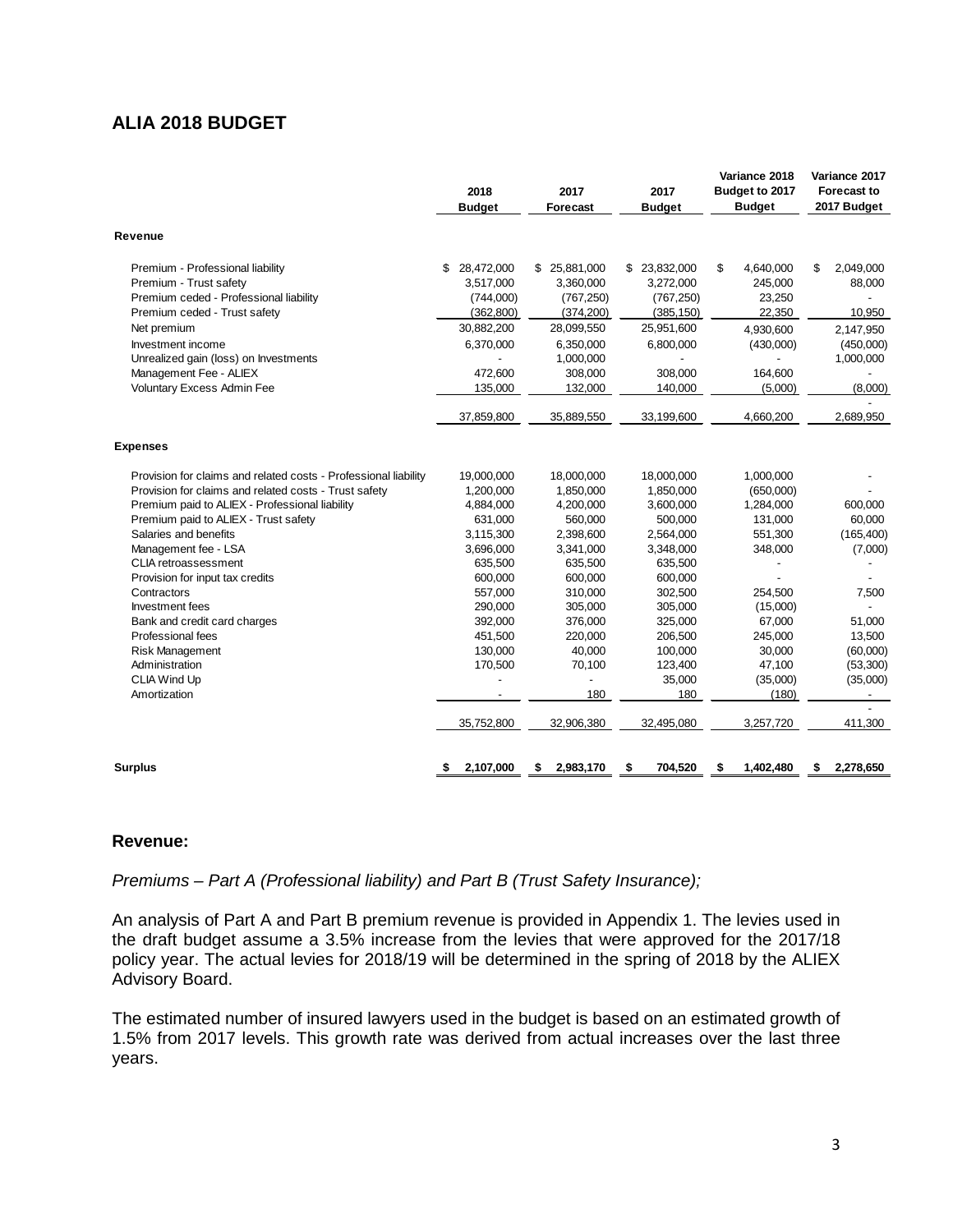## *Premiums ceded – Part A and Part B*

Premiums ceded for both Part A and Part B represents the premium paid to third party reinsurers for reinsurance. Within the 2018 budget, we allocated 80% of the reinsurance premiums to ALIA and 20% to ALIEX. This allocation is consistent with the recommendation of our actuary.

The budget for Part A reinsurance assumes no increase from what we paid in the second half of 2017. As the reinsurance year is six months out of sync with our fiscal year, the reinsurance that we purchased in mid-2017 takes us through to mid-2018.

The Part B reinsurance has two layers of coverage providing an aggregate of up to \$25 million – layer 1 is with AIG and provides coverage in excess of \$3 million up to \$13 million. Layer 2 is with CHUBB and provides coverage in excess of \$13 million up to \$25 million. In preparation of our budget, we are anticipating a 10% increase on the AIG portion Part B reinsurance, as was experienced for the 2016/17 policy year premium, due to recent claims against the bond for Assurance Fund claims. No increase is expected in layer 2 as the recent claims only affected layer 1 of the coverage.

### *Investment income*

The budget for investment income is conservative and based on our average investment income for the past three years and consists of interest, dividends and realized gains or losses on sales of investments within the ALIA investment portfolio. The actual amount of investment income can vary considerably from budget depending on investment market conditions and the extent to which we are required to liquidate investments to pay claims.

### *Unrealized gain (loss) on investments*

Current accounting convention requires that we record the changes in the market value of our investments from one reporting period to another. We do not budget for these unrealized gains or losses on the investment portfolio as it is inherently difficult to predict investment markets.

### *Management fee – ALIEX*

ALIA charges ALIEX a management fee to recover costs related to the claims management, governance, financial and other administrative support provided by ALIA to ALIEX.

### *Voluntary excess administration fee*

ALIA administers the voluntary excess insurance program provided by CLIA to Alberta insured lawyers. ALIA charges a fee to CLIA of 10% of the excess insurance premium purchased by insured lawyers.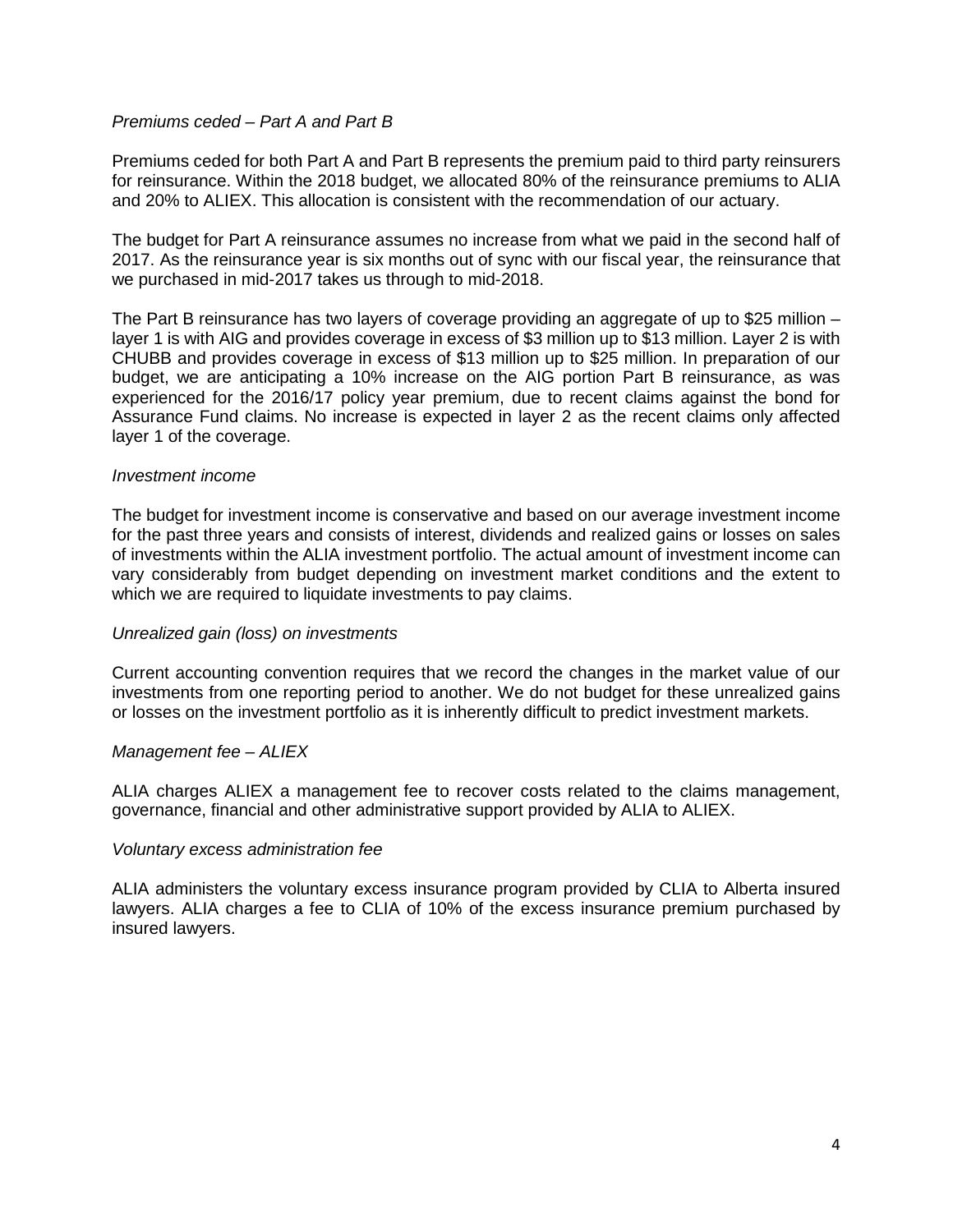## **Expenses:**

## *Provision for claims and related costs – Part A and Part B*

The claims provision budget is based on ALIA's average claims expense over the past nine years. The actual provision for claims and related costs is determined annually at year end based on the actuary's valuation of ALIA's claims liability. The claims provision includes both indemnity payments and legal costs. The legal costs, considered to be general expenditures, include coverage counsel opinions, repair counsel cots and defence counsel costs.

## *ALIEX premiums – Part A and Part B*

ALIEX charges ALIA a premium for Part A and Part B coverage in excess of ALIA's deductible of \$500,000 for both parts of the insurance program. The premium is determined annually by the Advisory Board and is determined when the levy is set. An analysis of this premium is provided in Appendix 2.

## *Salaries and benefits*

This budget line item includes the cost of ALIA's full time staff, consisting of the Chief Operating Officer, Senior Manager of Operations, Claims Supervisor, Claims Specialist, eight claims examiners and 10 other staff members for a total of 22 full time equivalents (FTE's) in 2018 relative to 19 FTE in 2017. This staff team supports the operations of both ALIA and ALIEX (ALIEX has no employees).

## *Management fee*

The Law Society charges ALIA an annual management fee to recover ALIA's proportionate share of costs incurred by the Law Society that support the operations of the insurance program. Support is provided to ALIA by various departments within the Law Society including Human Resources, Accounting, Administration, Communications, Membership, Business Technology, Trust Safety, Governance, Professionalism and Policy (loss prevention services), and Secretariat.

The management fee calculation also includes an annual credit to ALIA for an estimate of the ALIA staff time dedicated to the management of legacy Assurance Fund claims. As the Assurance Fund winds down, the amount of ALIA staff time required to deal with these claims will decline as is reflected in the draft budget.

## *CLIA retroactive assessment*

In 2014, CLIA assessed ALIA with a retroactive assessment of \$5,084,000 was being declared based on Alberta's declining subscriber account surplus with CLIA. The first half of this assessment was paid in fiscal 2014 with the balance paid in four equal annual installments of \$635,500 ending in 2018.

### *Provision for input tax credits*

ALIA is contesting a ruling by Canada Revenue Agency ("CRA") that has disallowed ALIA's ability to claim input tax credits on expenses. The budget assumes that no decision will be made in 2018 which is also reflected in the 2017 forecast.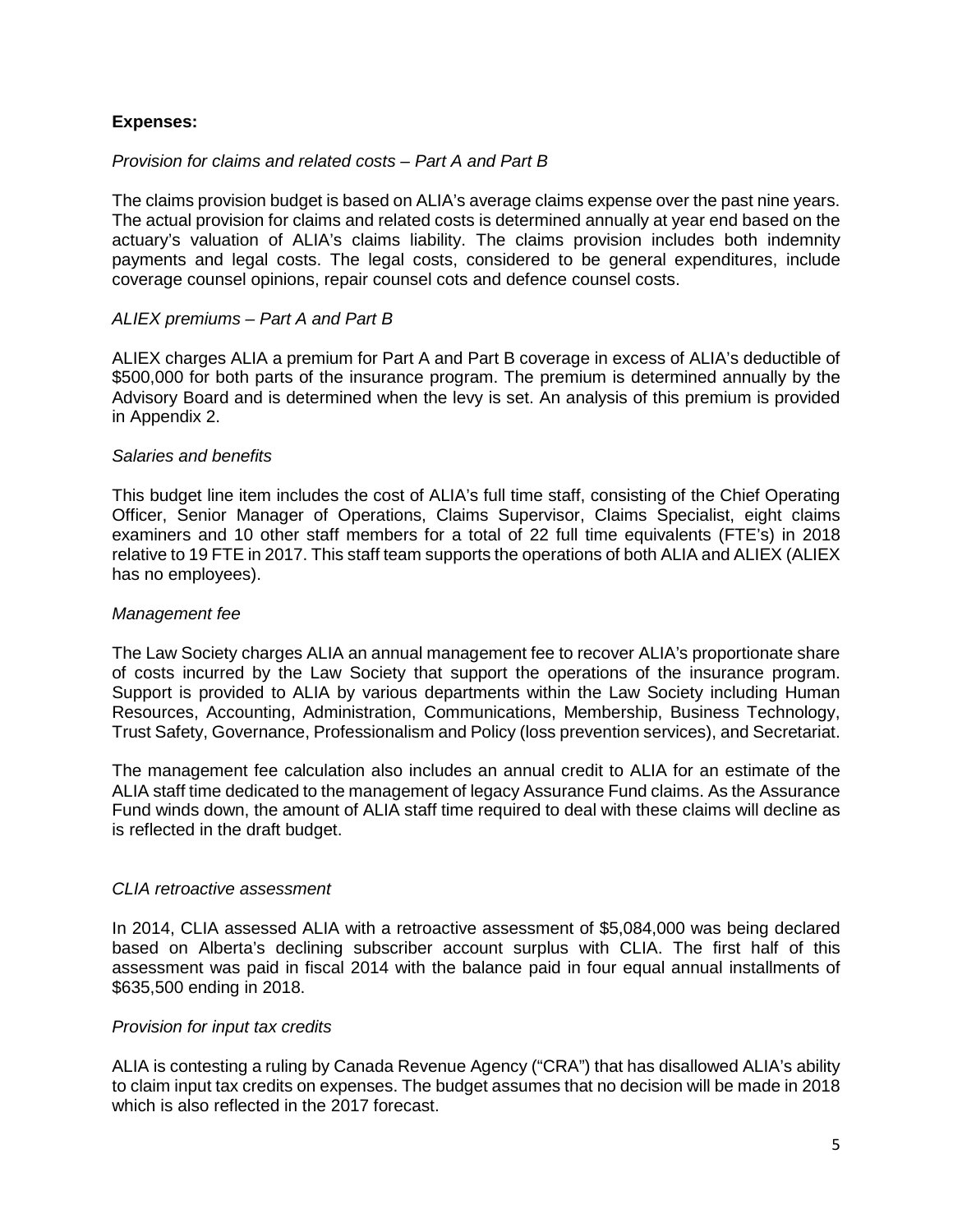## *Contractors*

The 2018 budget includes contract funding for the business plan initiatives referred to above; assistance with business analysis and report writing to analyze trends and develop required reports; assistance with drafting ALIA ORSA; staff recruitment costs; contract resources to develop an ALIA /ALIEX website; claims auditor, and governance enhancements.

### *Investment fees*

Our investment manager (Mawer) charges investment management fees quarterly calculated on a tiered percentage schedule based on the market value of ALIA's investment portfolio. The 2018 budget is based on estimates of the market value of the ALIA portfolio in 2018. Investment fees are lower in 2018 as we conducted a review of our investment structure in 2017 through Mercer.

### *Bank and credit card fees*

In addition to bank service charges, this budget includes fees charged by our credit card payment services provider (Moneris) for levies collected from insured lawyers through our on-line payment system. The budget is based on our estimate of the percent of insured lawyers who will pay the annual levy on-line.

## *Professional fees*

This budget includes audit, actuarial and legal fees.

### *Risk management*

In addition to the loss prevention services provided by the Law Society charged to ALIA through the management fee, the ALIA budget incorporates funding for several loss prevention initiatives planned in 2018.

### *Administration*

This budget item includes estimated costs for recruiting, staff travel, training and professional dues.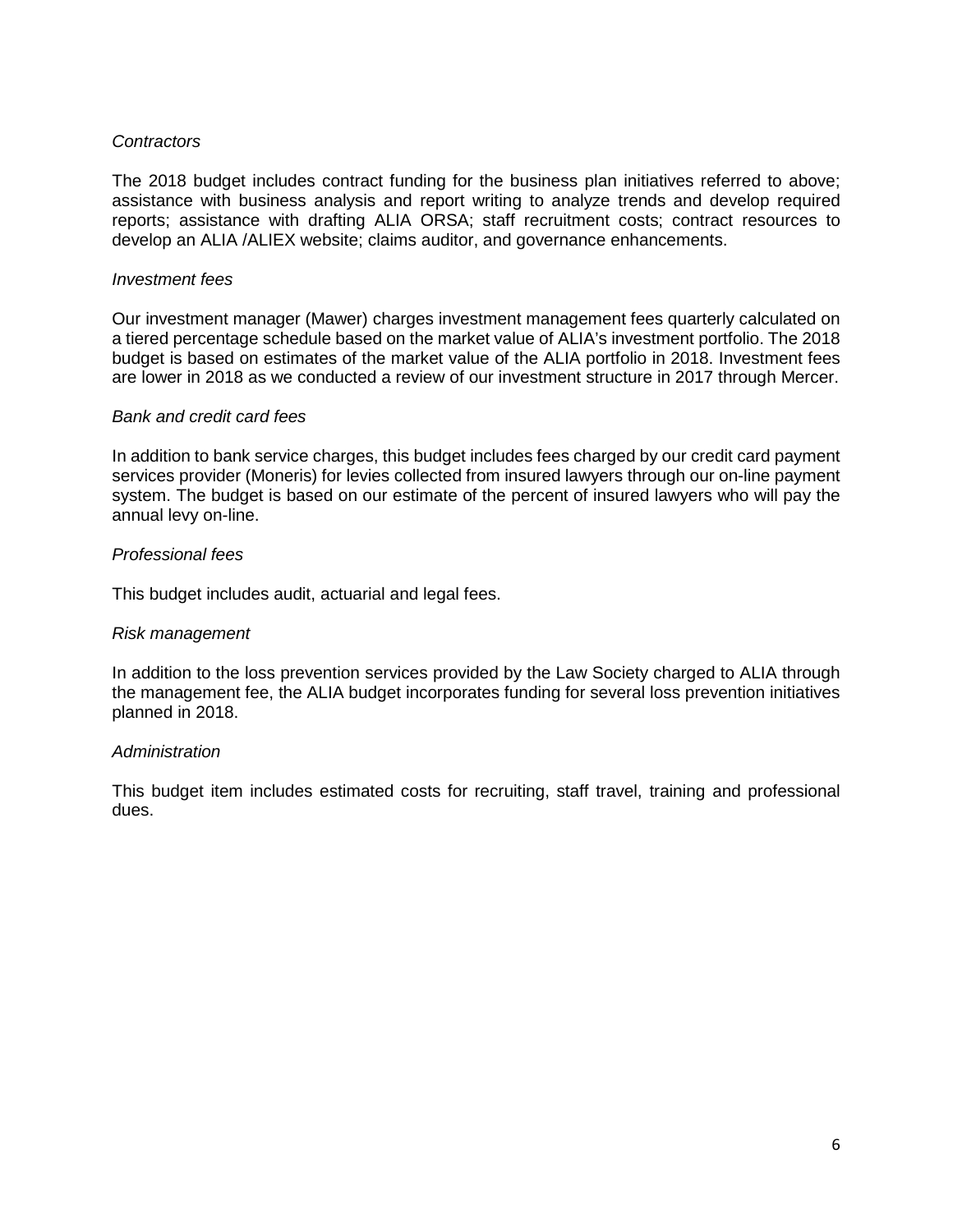## <span id="page-8-0"></span>**ALIEX 2018 BUDGET**

|                                                                 | 2018<br><b>Budget</b> |           | 2017<br><b>Forecast</b> |           |    | 2017<br><b>Budget</b> |    | Variance<br>2018 Budget<br>to 2017<br><b>Budget</b> |    | Variance<br>2017<br><b>Forecast to</b><br>2017 Budget |
|-----------------------------------------------------------------|-----------------------|-----------|-------------------------|-----------|----|-----------------------|----|-----------------------------------------------------|----|-------------------------------------------------------|
| Revenue                                                         |                       |           |                         |           |    |                       |    |                                                     |    |                                                       |
| Premium - Professional liability                                | \$                    | 4,884,000 | \$                      | 4,200,000 | \$ | 3,600,000             | \$ | 1,284,000                                           | \$ | 600,000                                               |
| Premium - Trust safety                                          |                       | 631,000   |                         | 560,000   |    | 500,000               |    | 131,000                                             | \$ | 60,000                                                |
| Premium ceded - Professional liability                          |                       | (186,000) |                         | (163,000) |    | (163,000)             |    | (23,000)                                            | \$ |                                                       |
| Premium ceded - Trust safety                                    |                       | (90, 700) |                         | (80,000)  |    | (71,000)              |    | (19,700)                                            |    | (9,000)                                               |
| Net premium                                                     |                       | 5,238,300 |                         | 4,517,000 |    | 3,866,000             |    | 1,372,300                                           |    | 651,000                                               |
| Investment income                                               |                       | 374,000   |                         | 339,000   |    | 340,000               |    | 34,000                                              |    | (1,000)                                               |
|                                                                 |                       | 5,612,300 |                         | 4,856,000 |    | 4,206,000             |    | 1,406,300                                           |    | 650,000                                               |
| <b>Expenses</b>                                                 |                       |           |                         |           |    |                       |    |                                                     |    |                                                       |
| Provision for claims and related costs - Professional liability |                       | 2,500,000 |                         | 2,500,000 |    | 2,500,000             |    |                                                     |    |                                                       |
| Provision for claims and related costs - Trust safety           |                       | 200,000   |                         | 200,000   |    | 400,000               |    | (200,000)                                           |    | (200,000)                                             |
| Management fee                                                  |                       | 472,600   |                         | 308,000   |    | 308,000               |    | 164,600                                             |    |                                                       |
| Premium taxes                                                   |                       | 219,000   |                         | 98,200    |    | 164,000               |    | 55,000                                              |    | (65, 800)                                             |
| Professional fees                                               |                       | 303,000   |                         | 155,000   |    | 180,000               |    | 123,000                                             |    | (25,000)                                              |
| Contractors                                                     |                       | 34,000    |                         | 40,000    |    | 192,640               |    | (158, 640)                                          |    | (152, 640)                                            |
| Board expenses                                                  |                       | 133,000   |                         | 100.000   |    | 91,000                |    | 42.000                                              |    | 9,000                                                 |
| Investment fees                                                 |                       | 40.000    |                         | 38,000    |    | 36,000                |    | 4,000                                               |    | 2,000                                                 |
| Administration                                                  |                       | 15,500    |                         | 16,000    |    | 15,300                |    | 200                                                 |    | 700                                                   |
|                                                                 |                       | 3,917,100 |                         | 3,455,200 |    | 3,886,940             |    | 30,160                                              |    | (431, 740)                                            |
| <b>Surplus</b>                                                  | \$                    | 1,695,200 | \$                      | 1,400,800 | \$ | 319,060               | \$ | 1,376,140                                           |    | \$1,081,740                                           |

### **Revenue**:

## *Premium – Part A and Part B*

ALIEX charges ALIA a levy for the insurance coverage the reciprocal provides in excess of ALIA's deductible of \$500,000 for both parts. The actual premium is determined annually by the Advisory Board when the levy is set. An analysis of this revenue budget is provided in Appendix 2.

## *Premium ceded – Part A and Part B*

Please see the related explanation for this budget item in ALIA above.

## *Investment income*

Please see the related explanation for this budget item in ALIA above.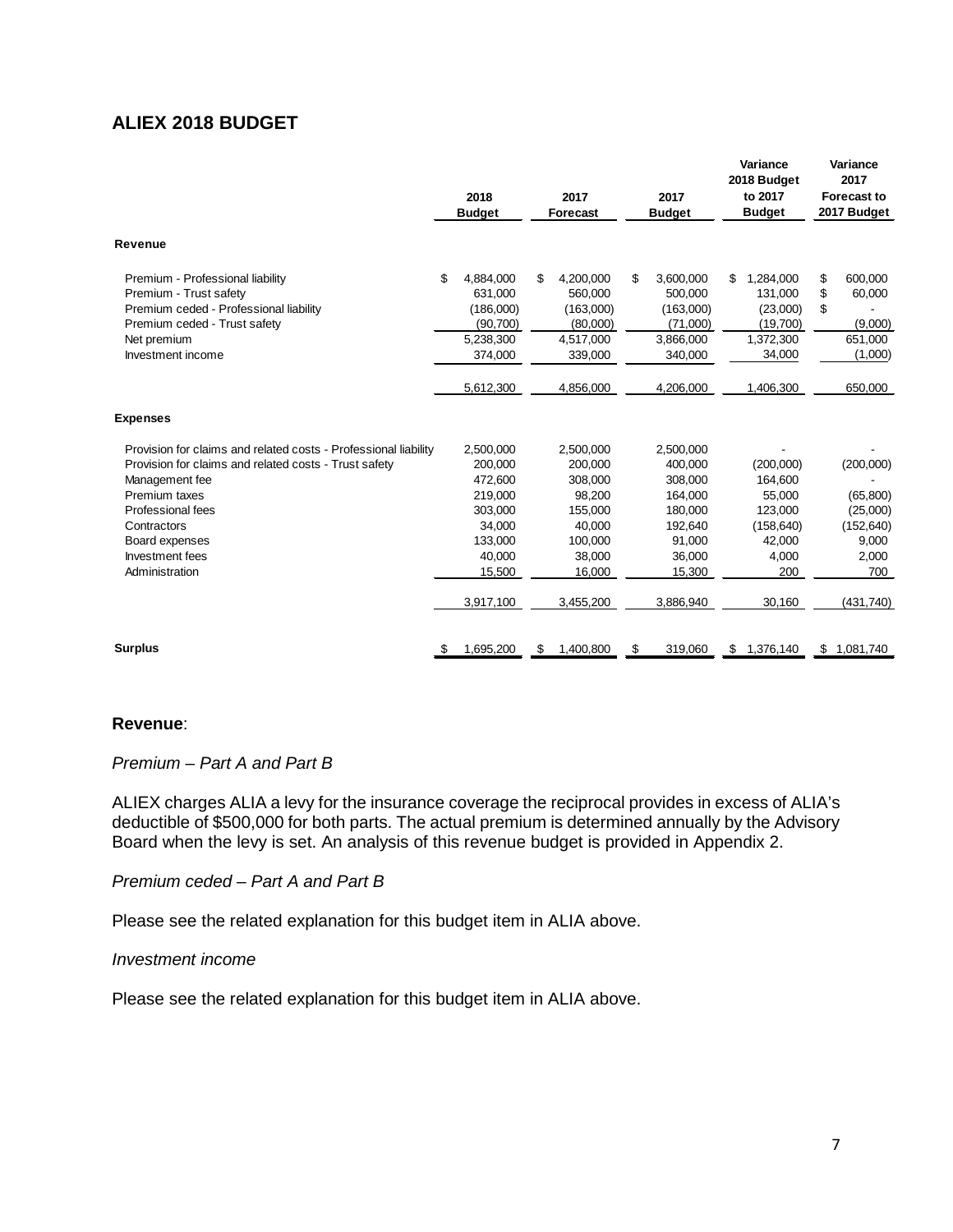## **Expenses:**

## *Provision for claims and related costs – Part A and Part B*

The actual provision for claims and related costs is determined annually at year end based on the actuarial report. With no experience with claims in the ALIEX layer, the budget for the provision is unchanged from 2017 for Part A and reduced from \$400,000 to \$200,000 for Part B.

## *Management fee*

ALIA charges ALIEX a management fee to recover costs related to the claims management, governance, financial, and other administrative support provided by ALIA to ALIEX. Please see the related explanation for this budget item in ALIA above and refer to Appendix 4 for the details of the management fee calculation.

### *Premium taxes*

The Alberta Government charges insurance reciprocals an annual tax of 4% on premiums collected net of reinsurance premiums paid (or ceded).

### *Professional fees*

This budget item includes audit, actuarial and legal fees.

### *Contractors*

The 2018 contractor budget provides funding for work related to an enterprise risk project, recruitment of new directors and consulting help to renew our reinsurance and excess insurance coverage.

### *Board expenses*

Board expenses includes funding for board honorariums, the annual premium for Directors and Officers insurance and board meal and travel expenses.

### *Investment fees*

Our investment manager (Mawer) charges investment management fees quarterly calculated on a tiered percentage schedule based on the market value of ALIEX's investment portfolio. The 2018 budget is based on estimates of the market value of the ALIEX portfolio in 2018.

### *Administration*

Administration costs consist primarily of investment custodian fees, bank service charges and general administrative expenses.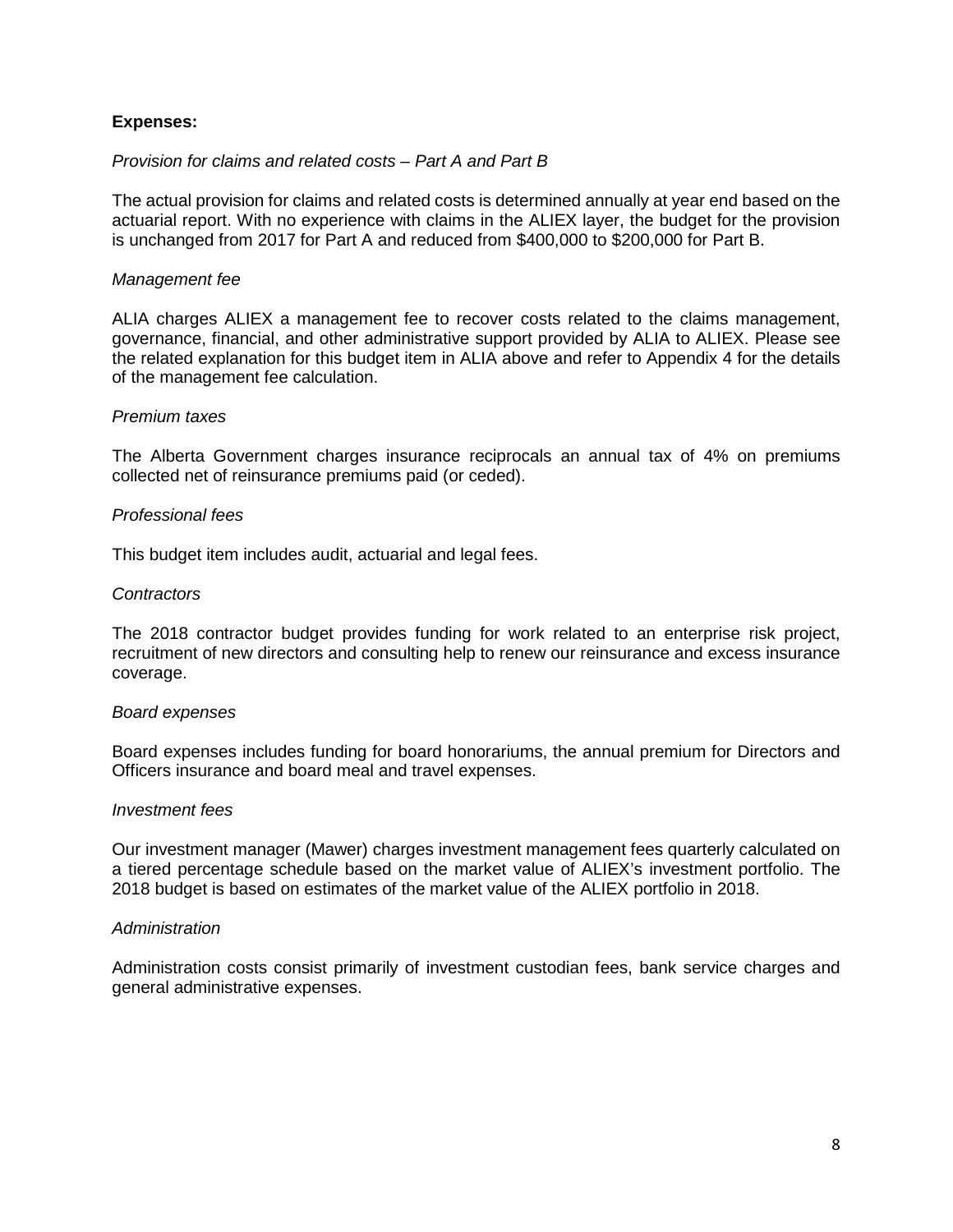# <span id="page-10-0"></span>**ACCUMULATED SURPLUS ANALYSIS**

The following table provides a projection of the combined accumulated surplus of the indemnity program based on the 2018 budget and financial forecast to the end of 2017.

|                                                     | <b>ALIA</b>  | <b>ALIEX</b>    | <b>Combined</b>  |
|-----------------------------------------------------|--------------|-----------------|------------------|
| Actual balance at December 31, 2016                 | \$27,260,525 | 5,668,431<br>\$ | 32,928,956<br>\$ |
| Forecast net income to Decmeber 31, 2017            | 2,983,170    | 1,400,800       | 4,383,970        |
| Forecast balance at December 31, 2017               | 30,243,695   | 7,069,231       | 37,312,926       |
| Budget net income to December 31, 2018              | 2,107,000    | 1,695,200       | 3,802,200        |
| Projected balance at December 31, 2018              | 32,350,695   | 8,764,431       | 41,115,126       |
| Estimated ALIA surplus in CLIA at December 31, 2016 | 10,193,000   |                 | 10,193,000       |
| Projected combined surplus at December 31, 2018     | \$42,543,695 | 8.764.431<br>S  | 51.308.126<br>S  |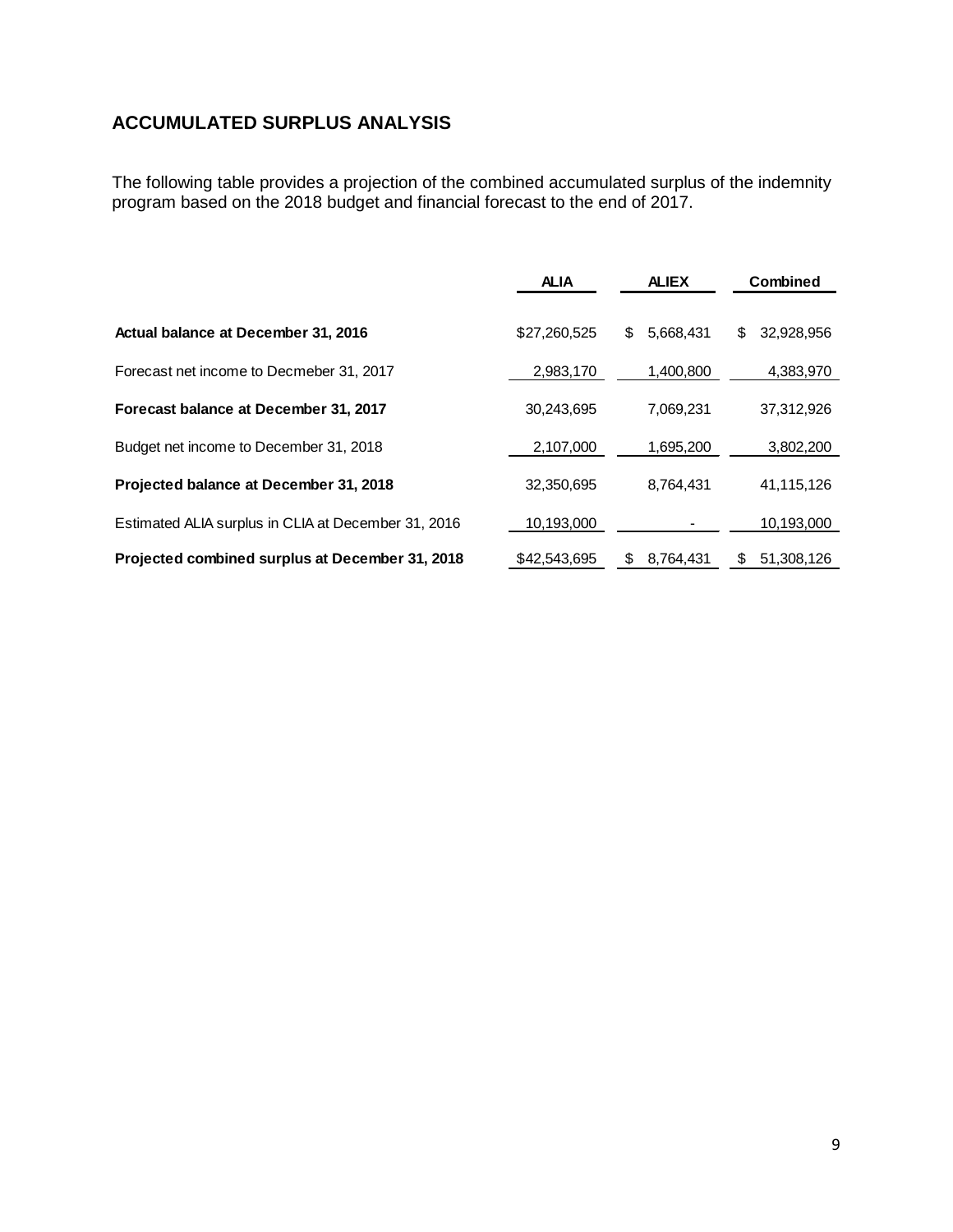# **APPENDIX 1 - ALIA 2018 PREMIUM REVENUE ANALYSIS**

<span id="page-11-0"></span>

|                                                             | Budget Fiscal 2018 - Jan 1, 2018 to Dec 31, 2018 |                     |                                              |                |                                               | Budget Fiscal 2017 - Jan 1, 2017 to Dec 31, 2017 |                                              |                     |                                              |                |                                               |            | <b>Difference</b>             |           |
|-------------------------------------------------------------|--------------------------------------------------|---------------------|----------------------------------------------|----------------|-----------------------------------------------|--------------------------------------------------|----------------------------------------------|---------------------|----------------------------------------------|----------------|-----------------------------------------------|------------|-------------------------------|-----------|
| Insurance policy year -<br>July 1 to June 30<br>(12 months) | Jan 1, 2018 to<br>Jun 30, 2018<br>(6 months)     |                     | Jul 1, 2018 to<br>Dec 31, 2018<br>(6 months) |                | Jan 1, 2018 to<br>Dec 31, 2018<br>(12 months) |                                                  | Jan 1, 2017 to<br>Jun 30, 2017<br>(6 months) |                     | Jul 1, 2017 to<br>Dec 31, 2017<br>(6 months) |                | Jan 1, 2017 to<br>Dec 31, 2017<br>(12 months) |            | 2018 to 2017<br>$(12$ months) |           |
| <b>PART A:</b>                                              |                                                  |                     |                                              |                |                                               |                                                  |                                              |                     |                                              |                |                                               |            |                               |           |
| Part A Premium<br>Number of insured lawyers                 | \$                                               | $4,038$ \$<br>6,750 |                                              | 4,180<br>6,750 |                                               |                                                  | \$                                           | $3,483$ \$<br>6,650 |                                              | 3,483<br>6,650 |                                               |            |                               |           |
| Sub-total Part A premium revenue                            | \$                                               | 13,628,500          | -\$                                          | 14,107,500     | \$                                            | 27,736,000                                       | \$                                           | 11,581,000          | \$                                           | 11,581,000 \$  |                                               | 23,162,000 | \$                            | 4,574,000 |
| Surcharge revenue                                           |                                                  | 290,000             |                                              | 300,000        |                                               | 590,000                                          |                                              | 265,000             |                                              | 265,000        |                                               | 530,000    |                               | 60,000    |
| Administration fees                                         |                                                  |                     |                                              |                |                                               | 146,000                                          |                                              |                     |                                              |                |                                               | 140,000    |                               | 6,000     |
| Total premium revenue (Part A)                              | \$                                               | 13,918,500          | -\$                                          | 14,407,500     | \$                                            | 28,472,000                                       | \$                                           | 11,846,000          | \$                                           | 11,846,000     | -\$                                           | 23,832,000 | \$                            | 4,640,000 |
|                                                             |                                                  |                     |                                              |                |                                               |                                                  |                                              |                     |                                              |                |                                               |            |                               |           |
| <b>PART B:</b>                                              |                                                  |                     |                                              |                |                                               |                                                  |                                              |                     |                                              |                |                                               |            |                               |           |
| Part B Premium                                              | \$                                               | 512 \$              |                                              | 530            |                                               |                                                  | \$                                           | 492 \$              |                                              | 492            |                                               |            |                               |           |
| Number of insured lawyers                                   |                                                  | 6,750               |                                              | 6,750          |                                               |                                                  |                                              | 6,650               |                                              | 6,650          |                                               |            |                               |           |
| Total premium revenue (Part B)                              | \$                                               | 1,728,000           | -\$                                          | 1,789,000      | \$                                            | 3,517,000                                        | \$                                           | 1,636,000           | \$                                           | 1,636,000 \$   |                                               | 3,272,000  | \$                            | 245,000   |